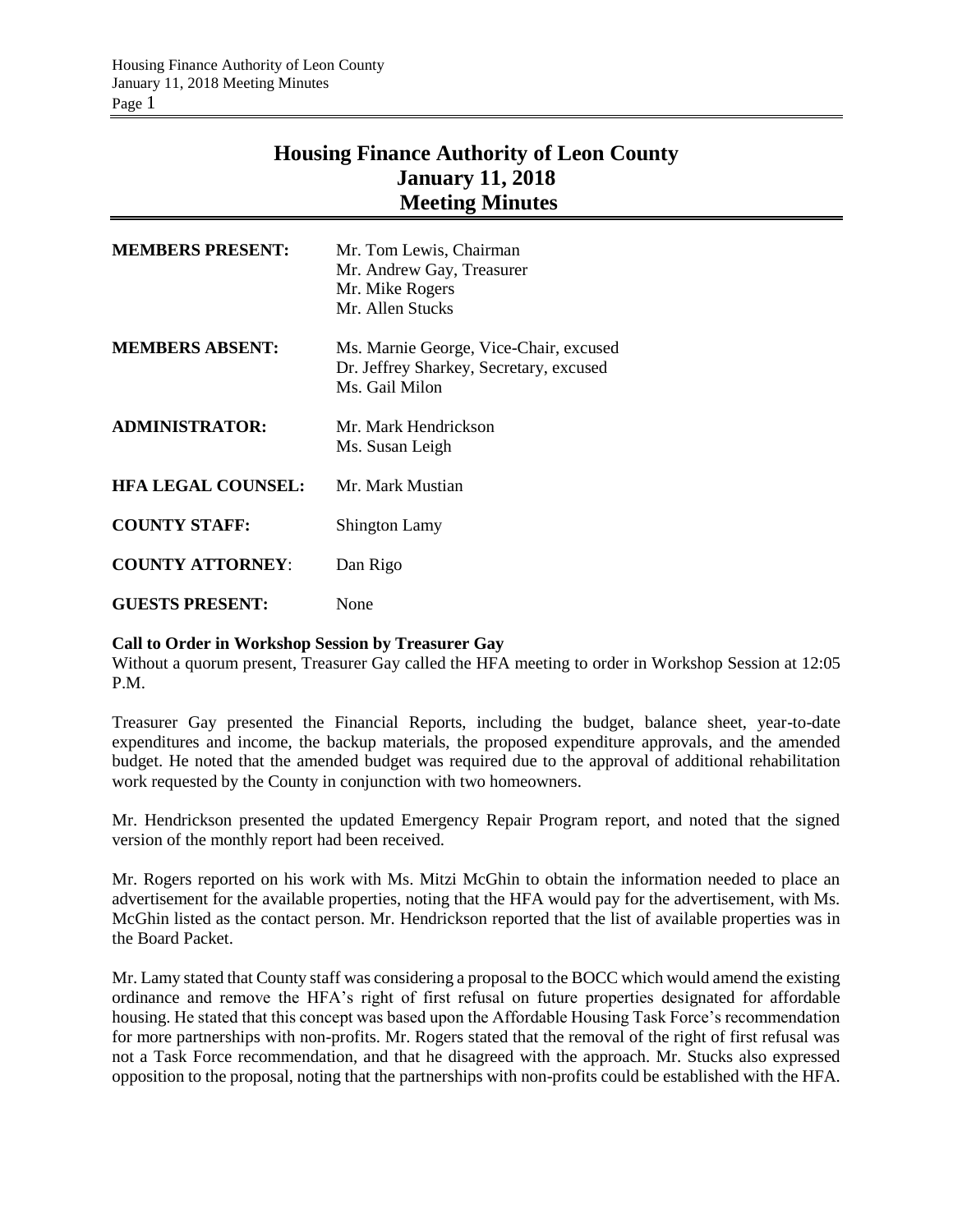Mr. Gay suggested that the MOU with the County address the process for the HFA partnering with nonprofits. A lengthy discussion followed.

| <b>Call to Order by Chairman Lewis</b> |                                                                                                                                                                                                                                                     |
|----------------------------------------|-----------------------------------------------------------------------------------------------------------------------------------------------------------------------------------------------------------------------------------------------------|
|                                        | With a quorum present, Chairman Lewis called the HFA<br>meeting to order at 12:34 P.M.                                                                                                                                                              |
| Agenda Item #1:                        | <b>Membership Roll Call</b>                                                                                                                                                                                                                         |
|                                        | Staff called the Membership Roll and attending members were Chairman<br>Lewis, Treasurer Gay, Mr. Rogers, and Mr. Stucks. Vice-Chairman<br>George and Secretary Sharkey were excused. Ms. Milon was also absent.                                    |
| Agenda Item #2:                        | Approval of the January 11, 2018, Agenda                                                                                                                                                                                                            |
| <b>Action Taken:</b>                   | Chairman Lewis called for a motion for approval of the January 11, 2018<br>Meeting Agenda. Mr. Stucks motioned to approve, and it was 2 <sup>nd</sup> by Mr.<br>Rogers. Motion passed unanimously.                                                  |
| Agenda Item #3:                        | Approval of the December 14, 2017 Minutes                                                                                                                                                                                                           |
| <b>Action Taken:</b>                   | Chairman Lewis called for a motion for approval of the December 14,<br>2017 Meeting Minutes. Mr. Stucks motioned to approve and it was $2nd$ by<br>Mr. Rogers. Motion passed unanimously.                                                           |
| <b>Agenda Item #4</b>                  | <b>Public Comment</b>                                                                                                                                                                                                                               |
| <b>Action Taken:</b>                   | No public comment.                                                                                                                                                                                                                                  |
| Agenda Items #5A, 5B, 5C $\&$ 5D       | <b>Financial Report</b>                                                                                                                                                                                                                             |
|                                        | Chairman Lewis called for a motion to approve all items related to the Financial Reports                                                                                                                                                            |
| <b>Action Taken</b>                    | Mr. Stucks motioned to accept the December 31, 2017 Financial<br>Statement, approve the proposed Expenditure Approval list, and to<br>approve the Amended FY 17-18 HFA Budget, and was 2 <sup>nd</sup> by Mr. Rogers.<br>Motion passed unanimously. |
|                                        | Note: A copy of the Expenditure List is at the end of the minutes.                                                                                                                                                                                  |
| Agenda Item #6A:                       | <b>Emergency Repair Program</b>                                                                                                                                                                                                                     |
| Not addressed in regular meeting.      |                                                                                                                                                                                                                                                     |

Action Taken: No action necessary.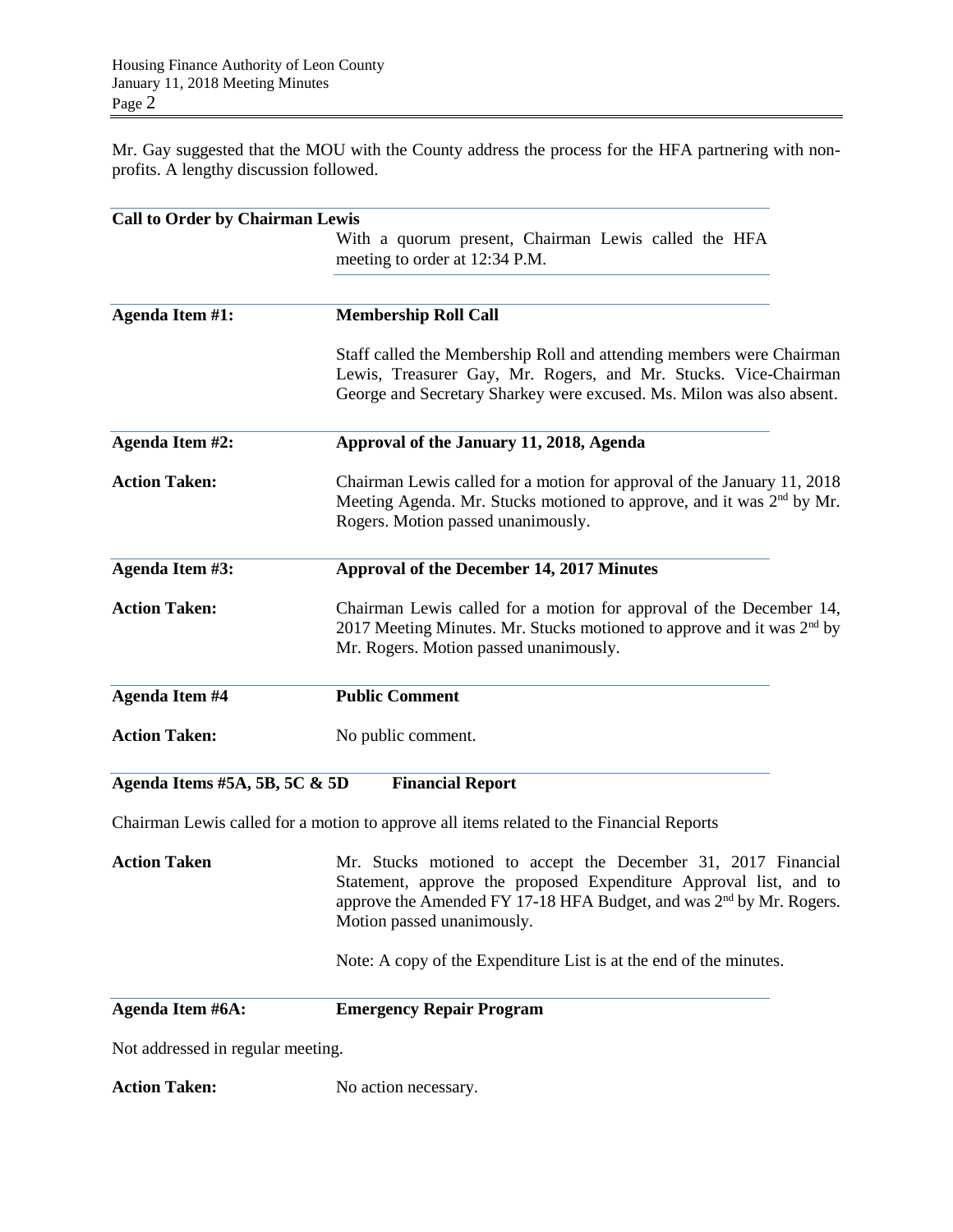| <b>Agenda Item #6B:</b>                                                 | <b>Real Estate</b>                                                                                                                                                                                                                                                                                                               |
|-------------------------------------------------------------------------|----------------------------------------------------------------------------------------------------------------------------------------------------------------------------------------------------------------------------------------------------------------------------------------------------------------------------------|
| properties.                                                             | Additional discussion of Mr. Lamy's proposal occurred. Chairman Lewis also expressed concerns with the<br>proposal. Discussion included the willingness of the HFA to partner with non-profits, the expertise of the<br>HFA in evaluating potential partnerships, and the importance to the HFA of the revenue from sales of the |
| <b>Agenda Item #6C:</b>                                                 | <b>Legal Update</b>                                                                                                                                                                                                                                                                                                              |
| to approve the policies.                                                | Mr. Mustian presented the proposed Procurement and Travel Policies. Chairman Lewis called for a motion                                                                                                                                                                                                                           |
| <b>Action Taken:</b>                                                    | Mr. Stucks motioned to approve the proposed HFA Procurement and<br>Travel Policies, and was 2 <sup>nd</sup> by Mr. Gay. Motion passed unanimously.                                                                                                                                                                               |
| <b>Agenda Item #6D:</b>                                                 | "To-Do" List                                                                                                                                                                                                                                                                                                                     |
| Mr. Hendrickson presented the "to-do" list.                             |                                                                                                                                                                                                                                                                                                                                  |
| <b>Action Taken:</b>                                                    | No Action Required.                                                                                                                                                                                                                                                                                                              |
| Agenda Item #6E & 6F<br>Mr. Hendrickson presented a legislative update. | <b>State and Federal Legislative Update</b>                                                                                                                                                                                                                                                                                      |
| <b>Action Taken:</b>                                                    | No Action Required.                                                                                                                                                                                                                                                                                                              |
| Agenda Item #7:                                                         | <b>New Business</b>                                                                                                                                                                                                                                                                                                              |
|                                                                         | Mr. Lamy presented a staff proposal to change the CDBG Advisory Board from the HFA and 3 citizens to<br>3 citizens, the HFA Chair, and the Advisory Committee Chair, noting that new DEO regulations required<br>that low-to-moderate income citizens comprise a majority of the Board.                                          |
| <b>Action Taken:</b>                                                    | No Action Required.                                                                                                                                                                                                                                                                                                              |
| Agenda Item #9:                                                         | <b>Adjournment</b>                                                                                                                                                                                                                                                                                                               |
| This meeting was adjourned at 1:07 P.M.                                 |                                                                                                                                                                                                                                                                                                                                  |
| Tom Lewis, Chairman                                                     |                                                                                                                                                                                                                                                                                                                                  |
| Jeffrey Sharkey, Secretary                                              | Date:                                                                                                                                                                                                                                                                                                                            |